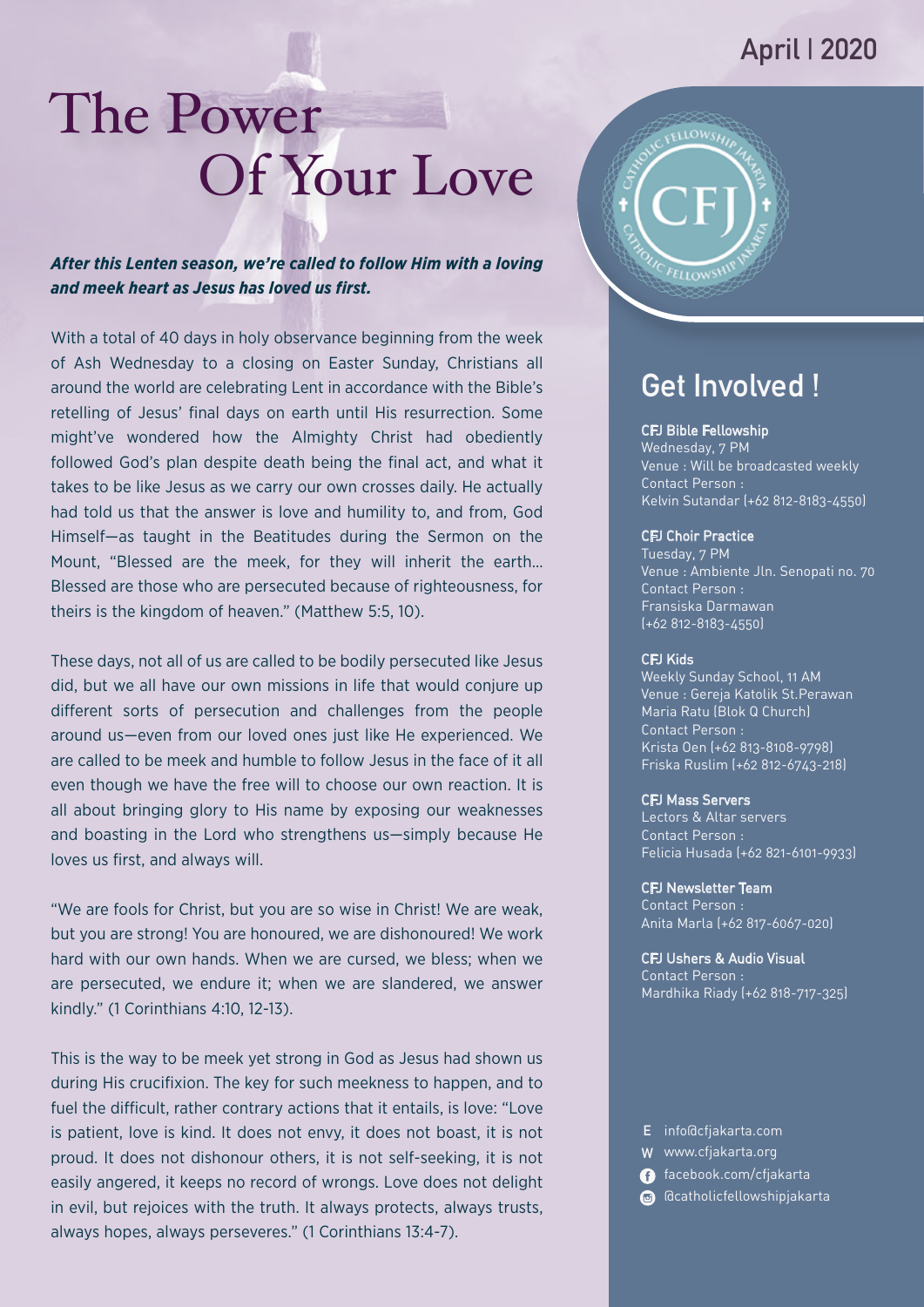He knew His mission and pain as the Son of God, including those of Judas and Peter's betrayal, and the scattering of the disciples. In the end, the Son of Man still followed God's plan, "My Father, if it is possible, may this cup be taken from me. Yet not as I will, but as you will." (Matthew 26:39). The love Jesus has for the Father in heaven is the key to meekly abide in Him, which, by no means, is equal to being weak and powerless by not retaliating back.

"Do you think I cannot call on my Father, and He will at once put at my disposal more than twelve legions of angels? But how then would the Scriptures be fulfilled that say it must happen this way?" (Matthew 26:53-54). Out of love, the powerful Lion of Judah had turned silent into the Lamb of God being led to slaughter, and He's fighting for us by not fighting back on those who hung Him on the cross.

Should we abide in Him like Jesus does, we are capable of staying meek yet strong amid all the pressures from the world around us that is not of one mind and love in Him, as Isaiah simply wrote, "Because the Sovereign Lord helps me, I will not be disgraced." (Isaiah 50:7). Agreeing with the prophet, Paul detailed in his letter about this seemingly strange connection between these two opposite traits, according to the earthly standards, and why they are important in the mission to carry our crosses.

"We have this treasure in jars of clay to show that this all surpassing power is from God and not from us. We are hard pressed on every side, but not crushed; perplexed, but not in despair; persecuted, but not abandoned; struck down, but not destroyed. We always carry around in our body the death of Jesus, so that the life of Jesus may also be revealed in our body." (2 Corinthians 4:7-10).

Now that the Lenten season has reached its peak with Jesus being risen from death, let our reflection on God's unending and enduring love for humankind power us through the rest of the year—especially during these difficult times. Let's not be afraid to humbly and lovingly follow our calling in His footsteps to be closer to Christ's likeness with a meek heart; remember, He is there for you within a prayer's reach: "And surely I am with you always, to the very end of the age." (Matthew 28:20).

*CFJ Newsletter editor Edith*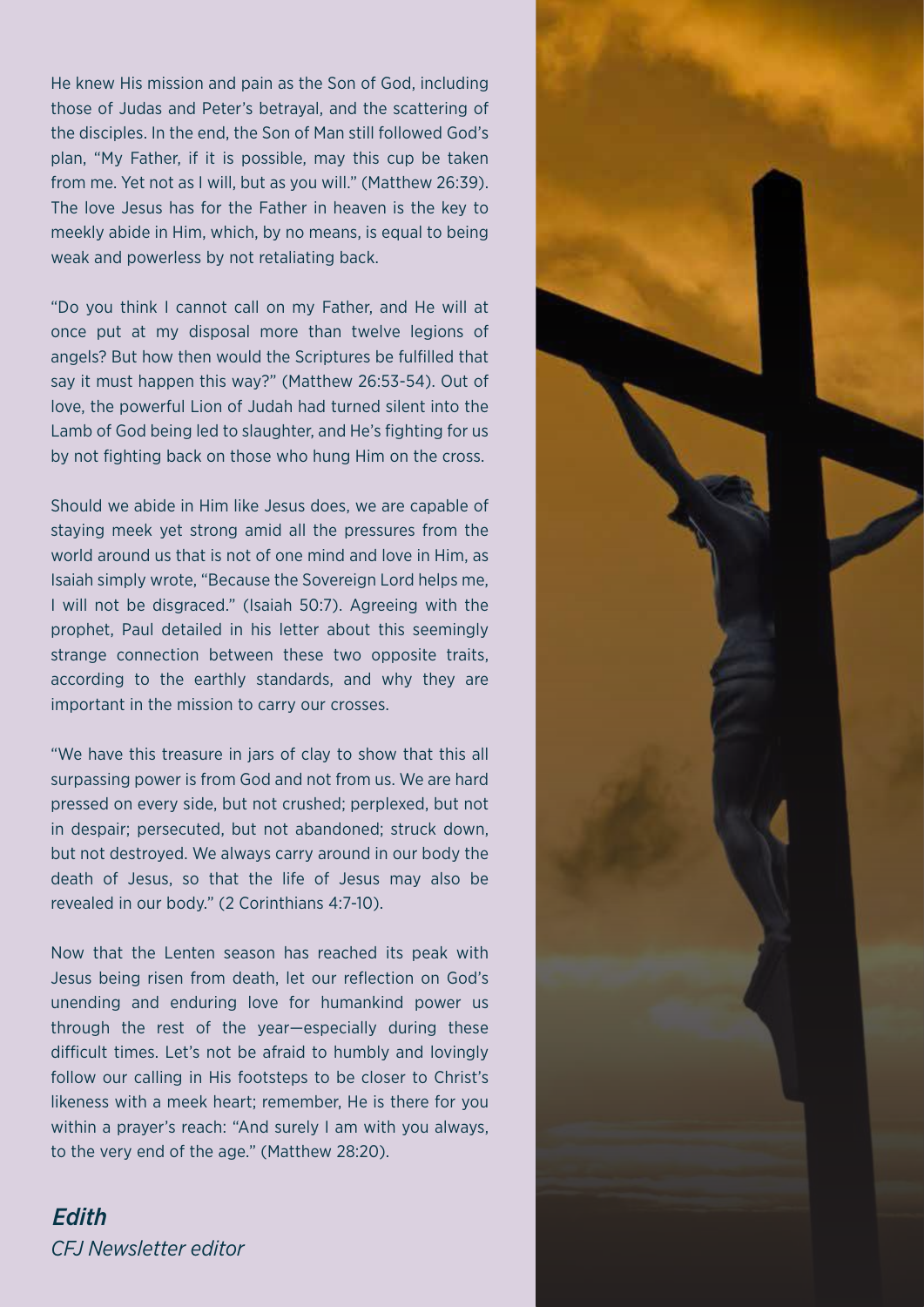# Faith in the Time of Corona

## *Midweek Musings on the State of Our Faith*

Just like many of you, I have taken this coronavirus containment thing (maybe a tad too) seriously; I've limited my physical interaction with other human beings to those I meet at home, and to people I have to share oxygen with en route from my car to my office cubicle. As someone who works at a pharmacy company providing medicine to tackle various diseases, we're expected to stay operational with precautions observed until a total lockdown order is enacted. Since I've decided to completely avoid crowded places, such as gyms, malls, and restaurants, spending my nights at home has resulted in an overload of Netflix, Insta-stories and Bible reading.

It is the interface between the latter two activities, which are done while taking a break from the first one, that has resulted in an interesting observation (inside my mind, at least): the state of our Christian life today amid the coronavirus pandemic has in a way revert us back to life during the early Church—please feel free to correct me accordingly since Acts of the Apostles is one of the few New Testament books I haven't read in its entirety. Here are the reasons why:

1. The early Christians were very much an oppressed group, and they had to practice their faith and worship in secret out of fear for the Romans' persecution, not to mention the Jews and the Greeks also. Should they be discovered, the Romans might do violent stu as a punishment—sadly, this situation still happens to many of our fellow faithfuls living under brutal regimes. As such, these people do not have big-scale worship gatherings but instead they pray and worship in small groups at each other's houses.

2. A consequence of this small cell-group structure is that not all groups have an apostle or a deacon to lead them, and they had to cope with worshipping and reading distributed materials—be it the Gospel of Christ Jesus or letters from the apostles, such as Paul and others as well—on their own.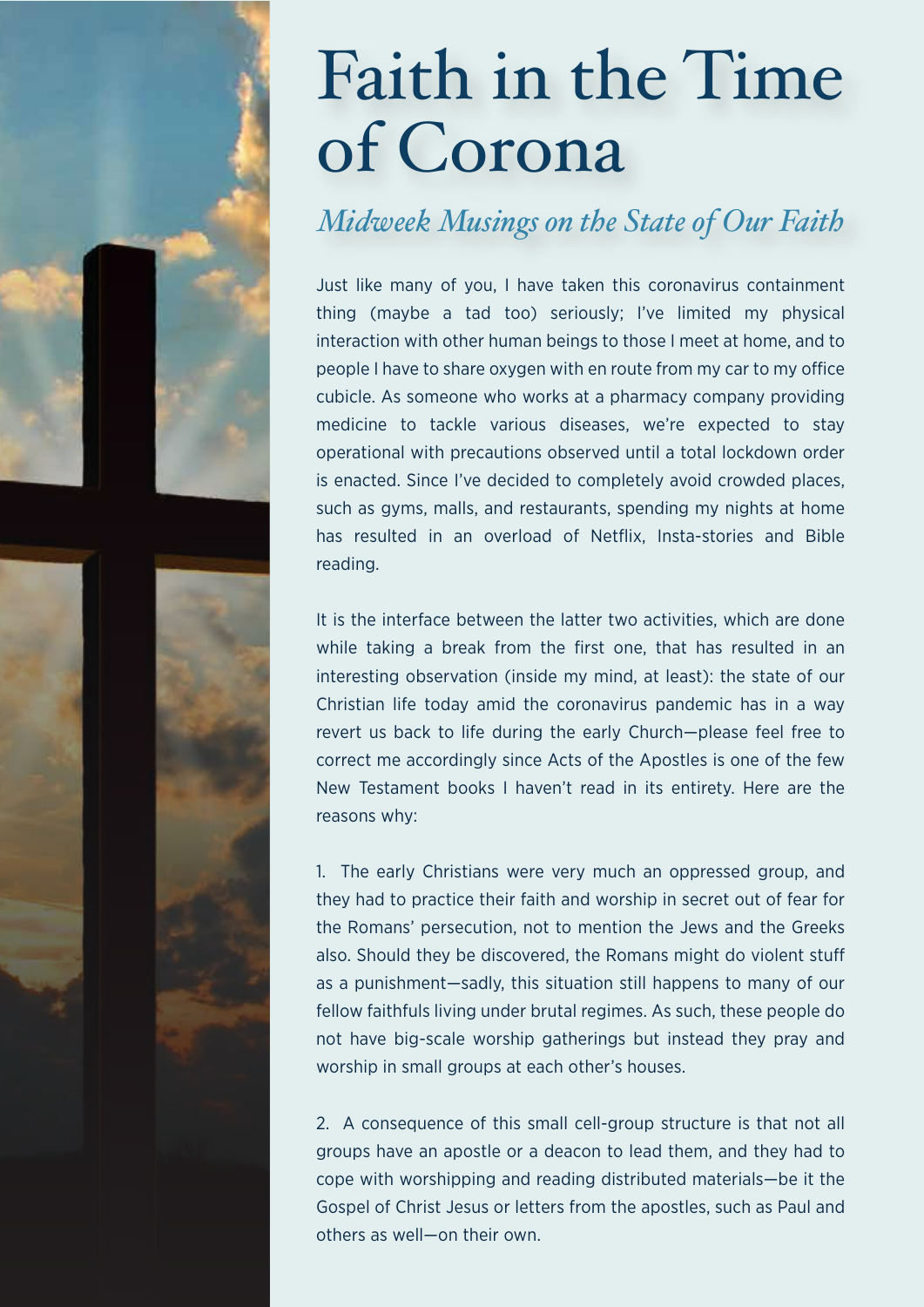

What struck me as interesting is that, firstly, exercising our faith during this time of corona is very similar to the conditions many Christians face back then. The fear of us contracting and spreading the coronavirus takes the place of fear for the oppressors, preventing us from joining church gatherings and receiving teachings or sermons online (a modern-day version of the letters from the apostle) in smaller groups. Secondly, just like during the early days of the Church, those who still seek God's words and teachings in these trying times will be the ones who truly thirst for His presence in their life, and would go to lengths to receive it.

Although somehow the first observation saddens me, especially as a Catholic for whom receiving the Body of Christ every Sunday is a foundational part of my faith, the latter one encourages me. Too often have I seen (young) people taking Sunday services for granted, those who came not to listen to the pastor's words but instead to mingle and "socialise" with friends; listening to God's words and teachings just became a part of Sundays routine that needs to be done before they can go to lunch and coffee afterwards.

I hope that today, when access to God's words and teachings is somewhat "harder" to attain with extra effort needed, many of us will come to appreciate His words and teachings more deeply and profoundly. As a popular meme goes, our forerunners in the early Church were called to risk their lives to commune with God; meanwhile, we are simply asked to go online and pay full attention for that one hour or so. May we get closer to God during these challenging times.

*CFJ Vice President Dennis Widjaja*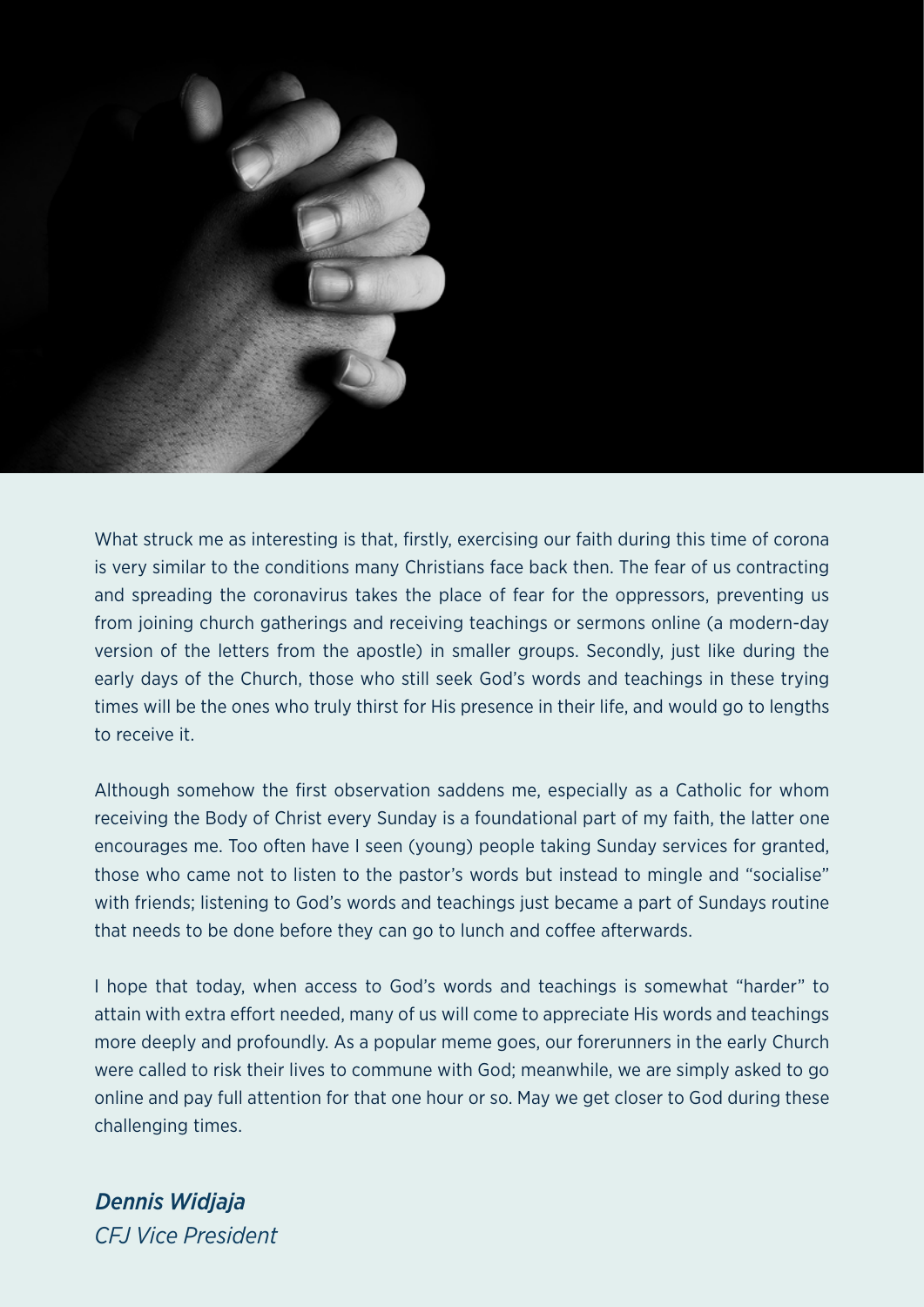## Spiritual Communion in the time of Corona

Two weeks ago when I received news that mass was cancelled, I thought that it was a wise and necessary decision to protect all of us. However, when I attended my first online mass and prayed the Spiritual Communion prayer for the first time, I shed tears and realised that I was longing for Christ in the form of the Holy Communion.

Ideally, reception of the Eucharist involves both dimensions of physical and spiritual reception of Christ. Being temporarily deprived of the physical Sacramental reception of the Eucharist, the Church warmly encourages us to make the Spiritual Communion. St. Teresa of Jesus wrote, "When you do not receive communion and you do not attend Mass, you can make a spiritual communion, which is a most beneficial practice; by it the love of God will be greatly impressed on you."

Simply put, Spiritual Communion is when a person has an ardent desire to unite his person with Jesus. Just like it is written in the Psalm 42:1 that, "As the deer yearns for running water, so my soul longs for you, O Lord, my God," we are called to imitate the deer that yearns for an ardent longing, yearning, and passionate desire to receive Jesus at least spiritually into the very depths of our heart and soul.



*CFJ Head of Newsletter & CFJ Praise and Worship member Anita Marla*

When practicing the Spiritual Communion, Saint Peter offers us advice to cast out all of our fears. worries and anxieties upon Jesus for the simple reason that He knows us, and loves us to the extreme point of shedding His Precious Blood on the cross for the eternal salvation of our souls. God's love is perennial; God's love is eternal; and God's love has no limits even without the Mass or any sacrament: if we desire this Gift, He invites us to come, and we only have to notice and to follow on His most generous invitation.

There are some prayers that can be recited during the Spiritual Communion including Anima Christi, Prayer before the Crucifix, the Divine Praises and Hail Mary. However, the most important aspect of making a Spiritual Communion is the ardent longing, yearning and love that is burning in the heart of each individual to receive Jesus.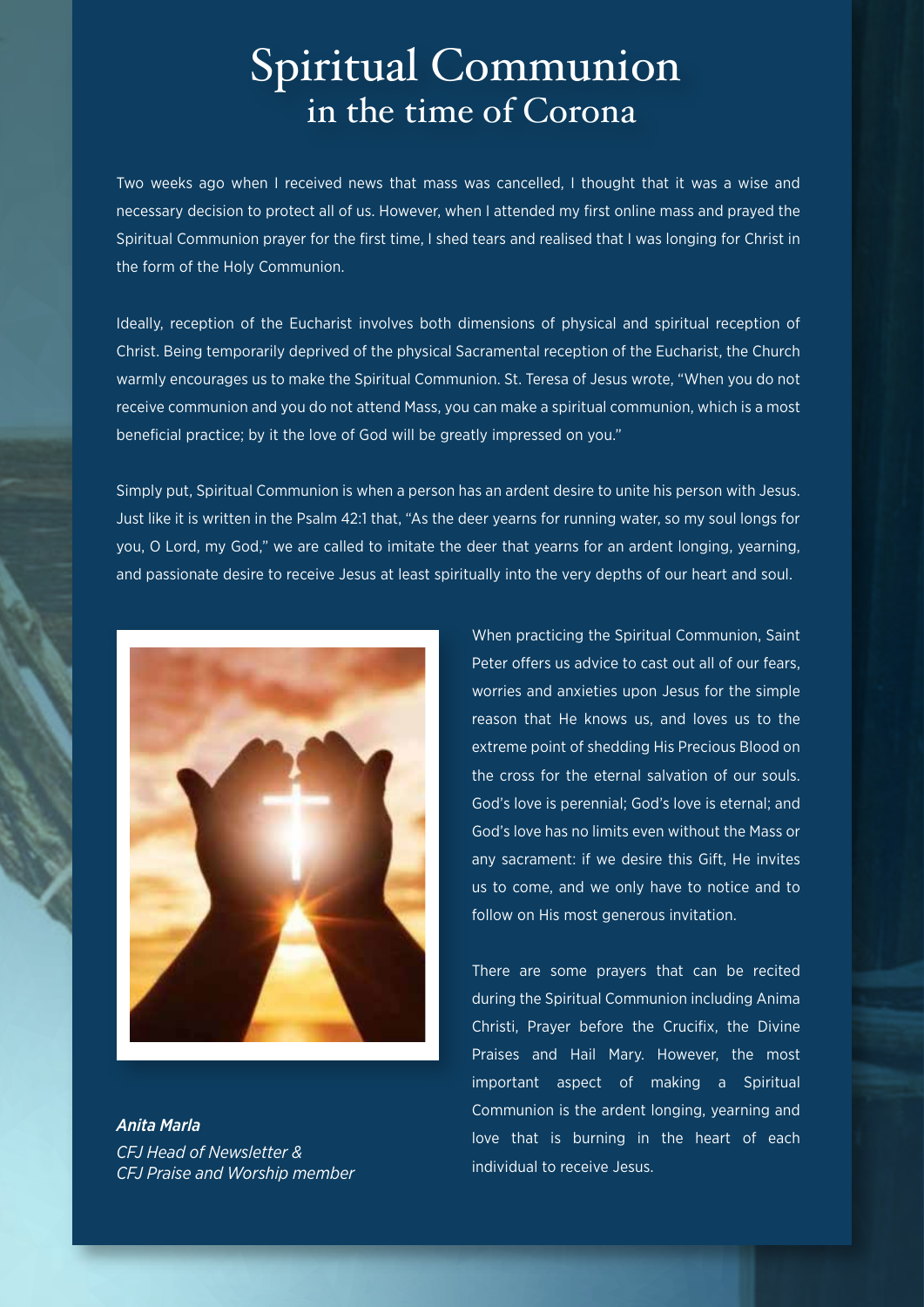



the time of Corona! Listen to their sharings in the next page!

# Love in the Time of Corona

What does the Bible teach us about fear? John writes that, "There is no fear in love. But perfect love drives out fear, because fear has to do with punishment. The one who fears is not made perfect in love." (1 John 4:18)

Our love is grounded in the confession of Jesus as the Son of God, and the example of God's love for us. God is love. A Christian life is consequently founded on the knowledge of God as love and on His continuing presence that relieves us from fear. As Christians who are living through today's bizarre reality of a pandemic with no clear end in sight, it is our calling to strive, each and every day, to continue showing up for our brothers and sisters in need with a love that is sincere, authentic, and merciful.

After all, the knowledge that Christ has saved us gives us confidence even as we live, love and suffer in this world. Christian love is not an abstract thought but lived in a concrete manner of how we love one another. Let us take courage and proclaim God's love in our communities, and to arm us against fear with Christly acts of love and What did they think about love in **What did they think about love in** What did they think about love in